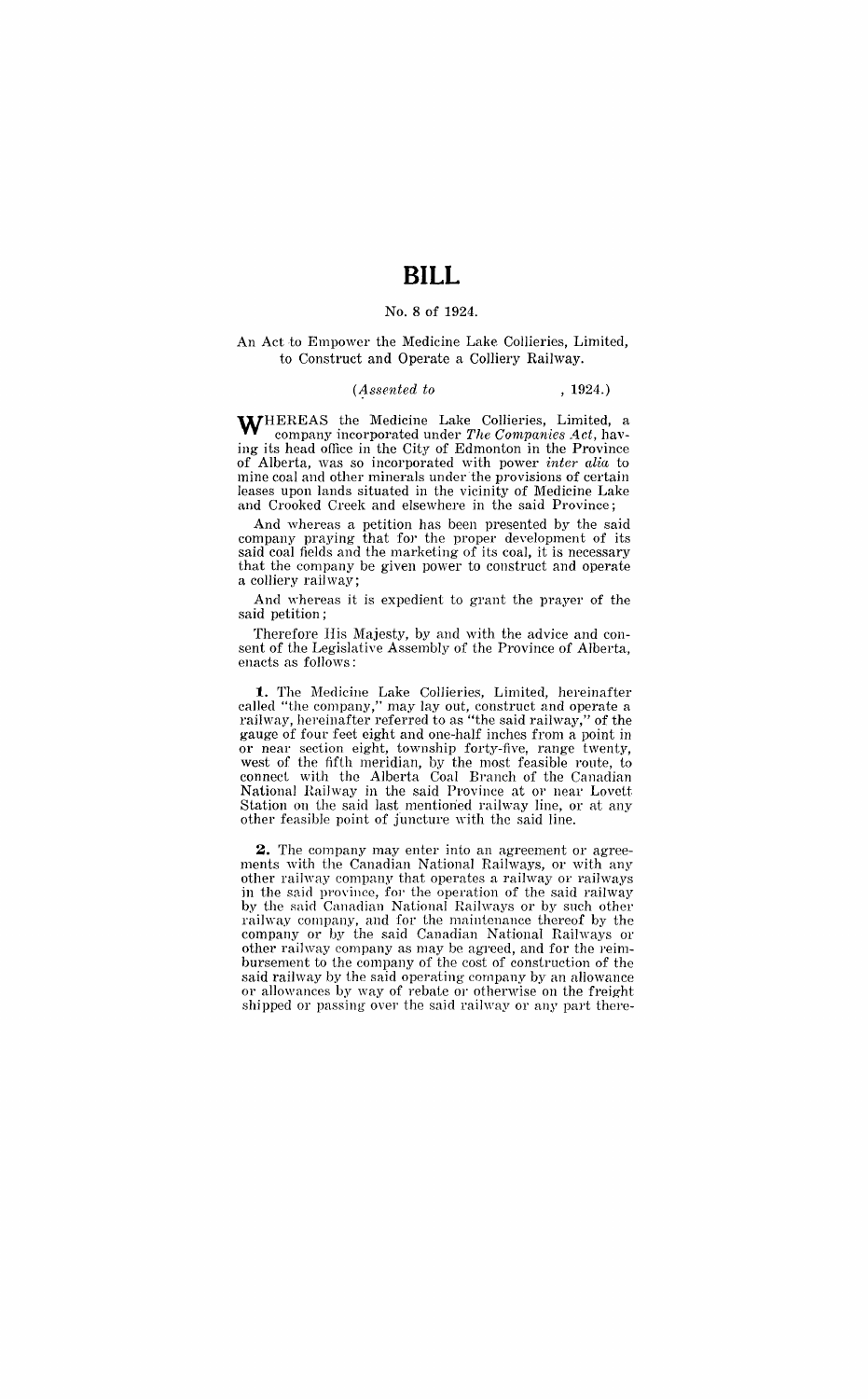of; or for such reimbursement in any other manner that may be agreed upon; and for the transfer to or acquisition by the said Canadian National Railways or other railway company of the said railway and all the powers of the company in connection therewith and of its right-of-way, stations, station-grounds and other buildings and erections connected therewith, water-stations, telegraph and telephone lines, and all other property included in the construction of the said railway, upon the company being so reimbursed the cost of construction thereof, or otherwise as may be agreed upon, and for all and any purposes incidental to the construction, operation and acquisition of the said railway by the said Canadian National Railways or by such other railway company.

**3.** The several clauses of The Railway Act shall be and the same are hereby incorporated with and shall be deemed to be part of this Act and shall apply to the company and to the said railway except so far as the same may be inconsistent with the express enactments hereof, and the expression "this Act" when used herein shall be understood to include the said clauses of the said Railway Act, and for greater certainty it is hereby declared that the several clauses of the said Railway Act referring to the construction of branch lines and spur lines or tracks are incorporated herein, but sections 9 to 61 inclusive and sections 148 and 234 of the said Railway Act shall not apply to the company; and where other or inconsistent provision is made in the memorandum and articles of association of the company in respect of the matters dealt with in The Railway  $Act$  the provisions of the said memorandum and articles shall prevail; and in the event of an operating agreement or agreements being entered into as aforesaid by the company, notwithstanding anything in the said Railway Act, the said railway may, if so provided in such operating agreement, be operated under and pursuant to the provisions of any statute of Canada applicable to the operation of a railway line by the Canadian National Railways or any other railway company incorporated by or under the authority of the Parliament of Canada, and in such event the provisions of The Railway Act as to the operation of the said railway shall, to the extent that it shall be necessary to give effect to the provisions as to operation so hereby made applicable to the said railway, be taken to be superseded; but nothing herein contained shall be taken to prevent the said railway being operated either by the company or by the Canadian National Railways or any such other railway company under the provisions as to operation contained in the said Railway Act:

Provided that notwithstanding anything herein contained, upon the acquisition of the said railway by the Canadian National Railwavs or by any other railway company the provisions of section 148 of The Railway Act shall apply to the company so acquiring the said railway.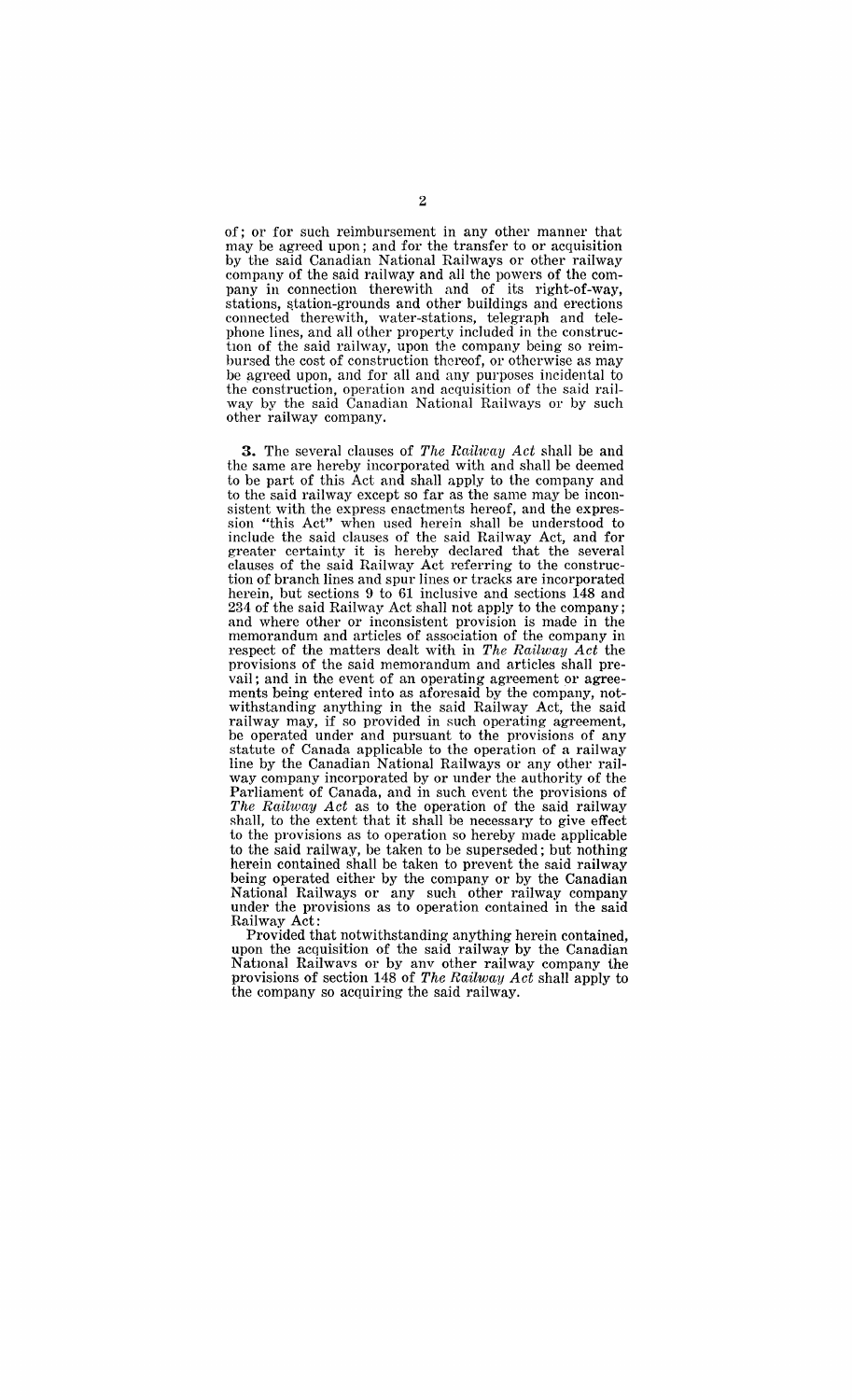**4.** The company, or the Canadian National Railways, or such other railway company as aforesaid with which any such operating agreement is entered into, may apply to the Board of Railway Commissioners for Canada, or any other proper authority, provincial or federal, for all necessary and proper orders and authorities to provide for the operation of the said railway.

**5.** The construction of the railway hereby authorized shall be commenced within one year and shall be completed within three years from the date of the coming into force of this Act.

**6.** The company shall also have power for the purposes of its undertaking to construct and operate an electric telephone and telegraph line or lines along the said railway and to construct and maintain such bridges as shall be necessary and convenient for the use of the said railway, not being bridges over any navigable river or rivers or waters, unless such bridge or bridges over such navigable river or rivers or waters has or have been authorized by the Governor General of Canada in Council.

**7.** Any railway line duly constructed under legislative authority may be joined on to the said line of railway upon application to the Minister of Railways and upon such terms as the Minister may determine.